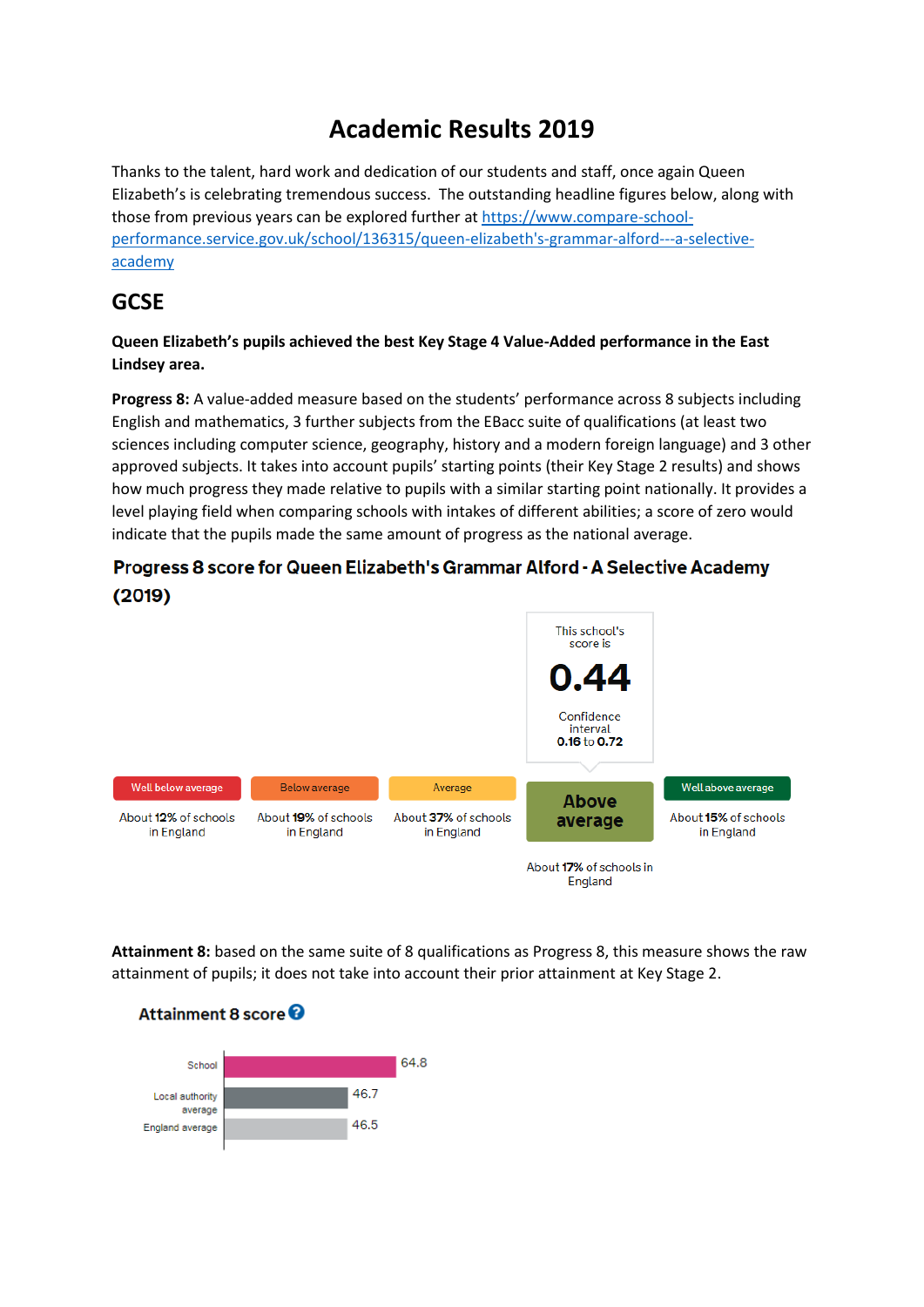**English Baccalaureate (EBacc) Entry:** this shows the percentage of pupils entered for the full suite of EBacc subjects listed above. The government introduced this measure to encourage schools to enter pupils for a suite of academically rigorous, highly respected qualifications and to overcome the distortion of Performance Tables caused by centres entering pupils for large numbers of extremely accessible yet high-scoring qualifications.

### Entering EBacc<sup>O</sup>



**Reaching threshold grades in English and mathematics GCSEs: 95.5% of QEGS pupils achieved grade 4 or above in these two core subjects (the equivalent of the old 'A\*-C' measure).** Grade 5 is equivalent to a high grade C or low grade B in the old grading system. The new headline figure is therefore slightly more demanding than the previous 'A\*-C' measure.





**Staying in Education or entering employment after Key Stage 4:** this relates to those who completed Key Stage 4 in 2017, which are the most recent data available.

## Staying in education or entering employment  $\boldsymbol{\Theta}$

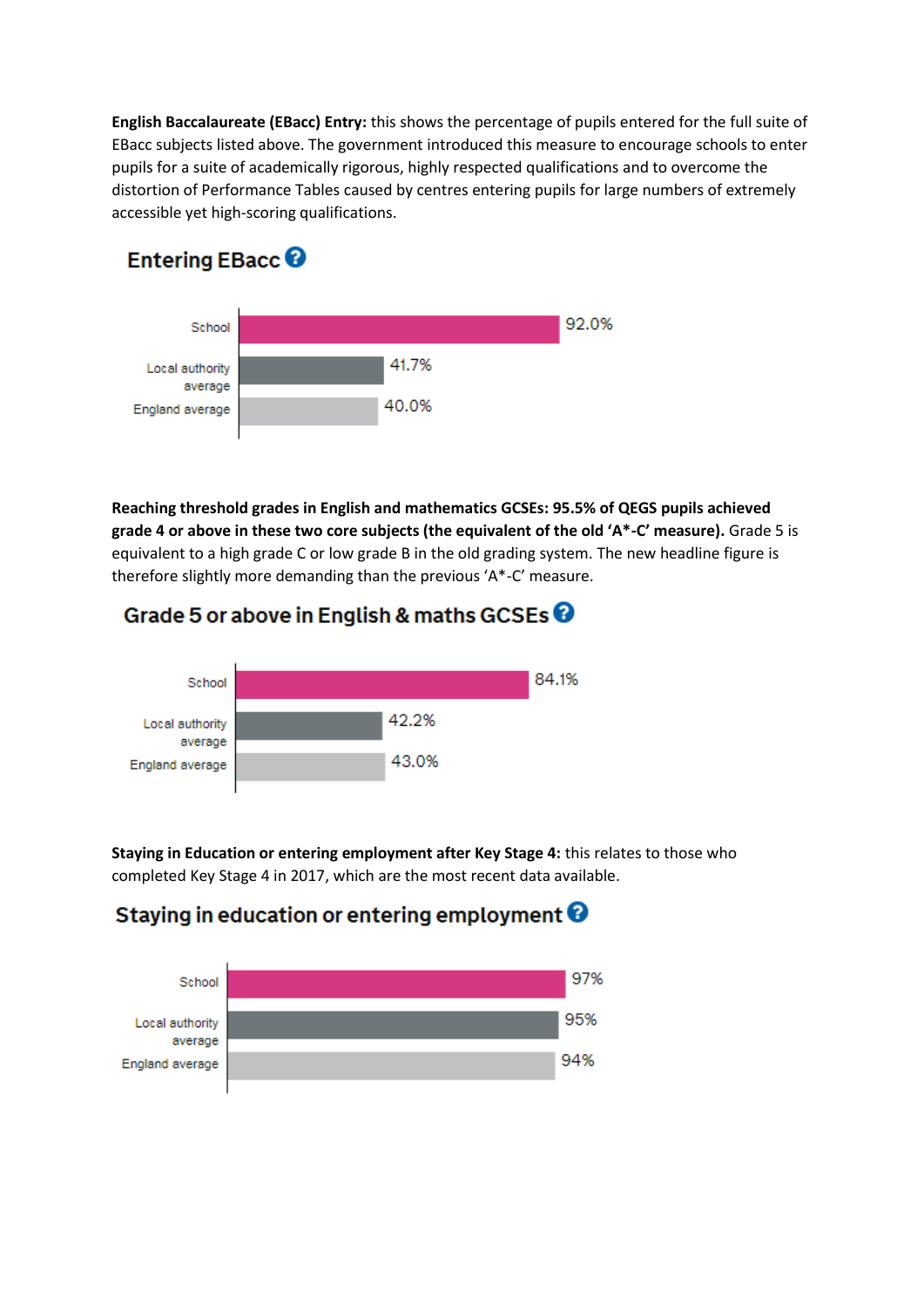## **Key Stage 5**

**In 2018, the average A-level points score of QEGS students (38.73) was the highest in Lincolnshire. This is familiar territory, with our percentage of A\*-B grades in 2016 (79%) being the highest ever recorded in the county.**

For 2019, comparative data are not yet available but our average points score was similarly high at **37.87**

|                                                  | Average<br>result | <b>Points</b> |                      |
|--------------------------------------------------|-------------------|---------------|----------------------|
| School / college                                 | в                 | 38.73         |                      |
| Lincolnshire state-funded schools /<br>colleges  | $C+$              | 32.32         |                      |
| <b>England all schools</b><br>schools / colleges | $C_{\pm}$         | 33.66         |                      |
|                                                  |                   |               | (2018 figures shown) |

**Progress:** a value-added measure showing how much progress students made between the end of Key Stage 4 and the end of Sixth Form, relative to students with similar starting points nationally. Of course our outstanding value-added at Key Stage 4 makes it very difficult to show such high levels of progress again here (it's rather like slicing a pie: as one slice gets bigger, the other gets smaller). Our KS5 progress scores over the previous 5 years have therefore been in the 'average' or 'above average' categories.

#### Academic qualifications progress score for Queen Elizabeth's **Grammar Alford - A Selective Academy (2018)**



Again, comparative data are not yet available but our progress score for 2019 was **-0.10**

**Retention:** 94.5% of students completed their course of post-16 study in 2018. The next tranche of Retention and Destinations data will be released in March 2020.

**Destinations:** the proportion of students at the end of Key Stage 5 staying in education or going into employment or an apprenticeship from October to March the following year. Based on the 2016 cohort, which is the most recent with available data.